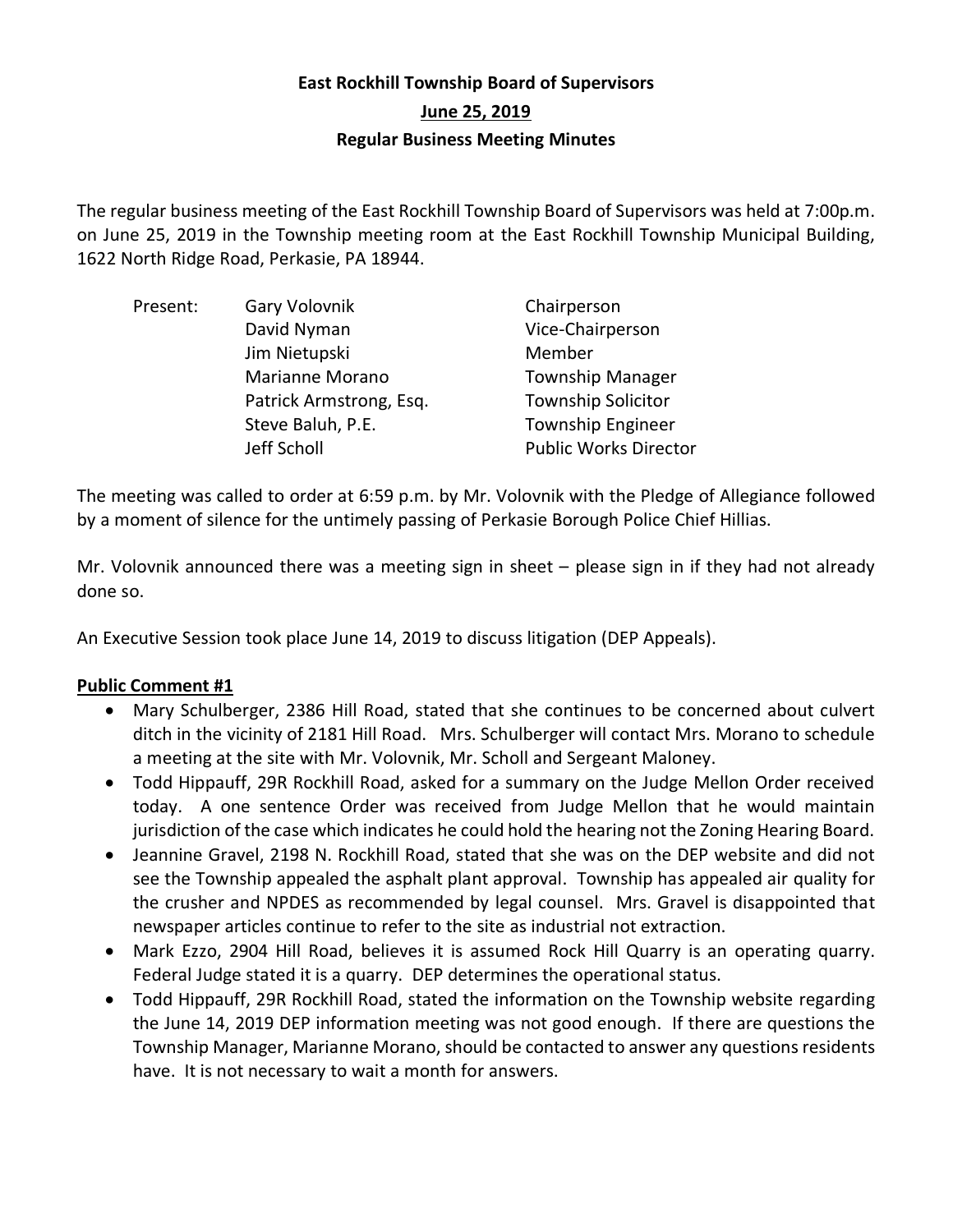- Jim Pascale, 1921 Three Mile Run Road, questioned if Township could control quarry operations and would like the quarry as an agenda item. DEP oversees quarry operations per the Federal Judge decision and the agenda is for action items.
- Joanne Kater, 1710 West Rock Road, asked if the DEP appeals would be before the Environmental Hearing Board and if the public could attend. Yes and Mrs. Morano will followup with Ms. Kater regarding if the public can attend.
- John Edwards, 1934 N. Rockhill Road, stated that there is activity at the quarry. Any unusual activity should be reported to DEP. Mr. Edwards would like the environmental attorney to attend a future meeting.
- Josh Scheider, 754 E. Rockhill Road, questioned who attended the DEP information meeting and he would also like to question DEP. Questions can be submitted to DEP through their website to which they will respond. Senator Santarsiero, Representative Fitzpatrick, Pennridge School District President, Representative Staats, DEP Officials attended the meeting. Mr. Scheider questioned if Judge Mellon one sentence order could be appealed. There is not an automatic right to appeal and the Board will discuss potential action.
- Ryan Gottshall, 2201 N. Rockhill Road, stated that he did not see the Township's name listed online for the DEP air quality appeal and he would like to see the DEP asphalt permit appealed. He stated that the Township should invest in consultants to review all documents. The Township was advised by legal counsel that there was no benefit to an asphalt plant DEP appeal. Mr. Gottshall also requested that the Rock Hill Quarry be on every agenda regardless. Additional information for the June 14, 2019 DEP information meeting was requested. Mr. Volovnik stated Senator Santarsiero challenged tonnage removal in particular in 1983 and 1986; that notification would be given before the quarry reopened; that emptying the quarry pit of all water would be a major permit submission to DEP however they are currently permitted to remove water on a daily basis; and that the REPA geologist's report is under review and will be taken into consideration.
- Jim Pascale, 1921 Three Mile Run Road, would like the Township to invest in a public appointed liaison to meet with residents with the environmental attorney present.
- Todd Hippauff, 29R Rockhill Road, stated that State Representative Staats email newsletter stated this was the only quarry in Pennsylvania with asbestos in a residential area.
- Ryan Gottshall, 2201 N. Rockhill Road, stated that he does not like the word resuming operation on the Township website.
- John Edwards, 1934 N. Rockhill Road, asked if legislators Toomey and Casey were contacted. Yes by Mr. Nyman who did not receive a response. Mr. Edwards has also contacted the Senators and was advised it was a State issue. Mr. Edwards believes the private school should have attended the DEP information meeting. The school is known to DEP and they determined who would be invited to attend.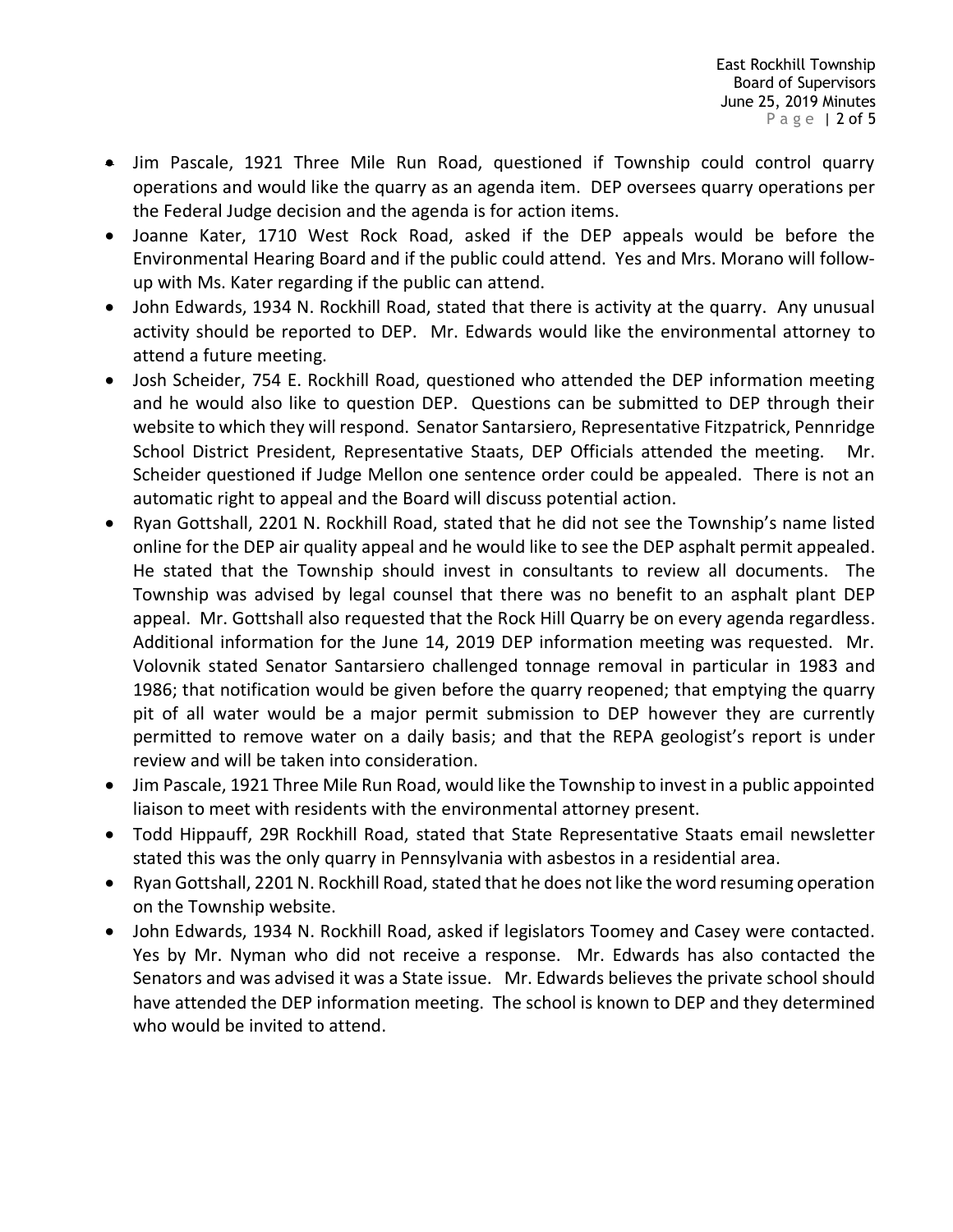# **Approval of Minutes and Bills Payable:**

# **Approval of Minutes from May 28, 2019 Regular Meeting.**

**On motion** by Mr. Nietupski, seconded by Mr. Nyman, to adopt the meeting minutes from the Board of Supervisors' May 28, 2019 Regular Meeting. With no additional discussion, all present voted in favor.

# **Payment of Unpaid Bills dated June 21, 2019 in the amount of \$257,557.71.**

**On motion** by Mr. Nyman, seconded by Mr. Nietupski, to approve payment of Bills List dated June 21, 2019 in the amount of \$257,557.71. With no additional discussion, all present voted in favor.

# **Pennridge Wastewater Treatment Authority Report: David Nyman**

The May 20, 2019 Pennridge Wastewater Treatment Authority draft minutes are on file. Mr. Nyman noted a meeting was held June 24, 2019 which reviewed the 1975 agreement which does not allow for capital reserve funds and the inflow and infiltration ordinance as reviewed by the Township Engineer at the Supervisor May meeting.

**On motion** by Mr. Volovnik, seconded by Mr. Nietupski, to approve the Pennridge Wastewater Treatment Authority report. With no additional discussion, all present voted in favor.

# **Pennridge Area Coordinating Committee Report: David Nyman**

The May 23, 2019 PACC notes were provided to the Board. The meeting notes are on file.

#### **Pennridge Regional Police Commission Report: Chief Blake**

Chief Blake shared the May 2019 Pennridge Regional Police activity report. Of note, a blood drive will take place at Headquarters on July 18, 2019 from 2pm to 7pm. Donors can register on the Red Cross website. The report is on file.

**On motion** by Mr. Nyman, seconded by Mr. Nietupski, to approve the Police Commission Report. With no additional discussion, all present voted in favor.

# **Township Manager's Report: Marianne Morano**

**Adopt a Book Program.** Ms. Robin Robinson, Bucks County Recorder of Deeds provided a presentation on utilizing Kofile in Vermont to restore and preserve 700 County Recorder of Deed books. Half of the books have been preserved and with private or public donation in addition to recorder of deed fees it was the hope all books could be preserved for 500 years. Ms. Robinson also noted the recorder of deeds offers a free fraud alert system and Landex online provides all deeds. The Township will consider if a donation is feasible with the 2020 budget.

**Zoning Hearing Board Application for Perkasie Regional Authority 1503 Park Avenue.** A zoning hearing application has been received for 1503 Park Avenue from Perkasie Regional Authority. Mr. Peter Anderson was present to review the application which proposes installation of a booster station located in the R-1 Residential zoning district. The applicant has requested variances from front and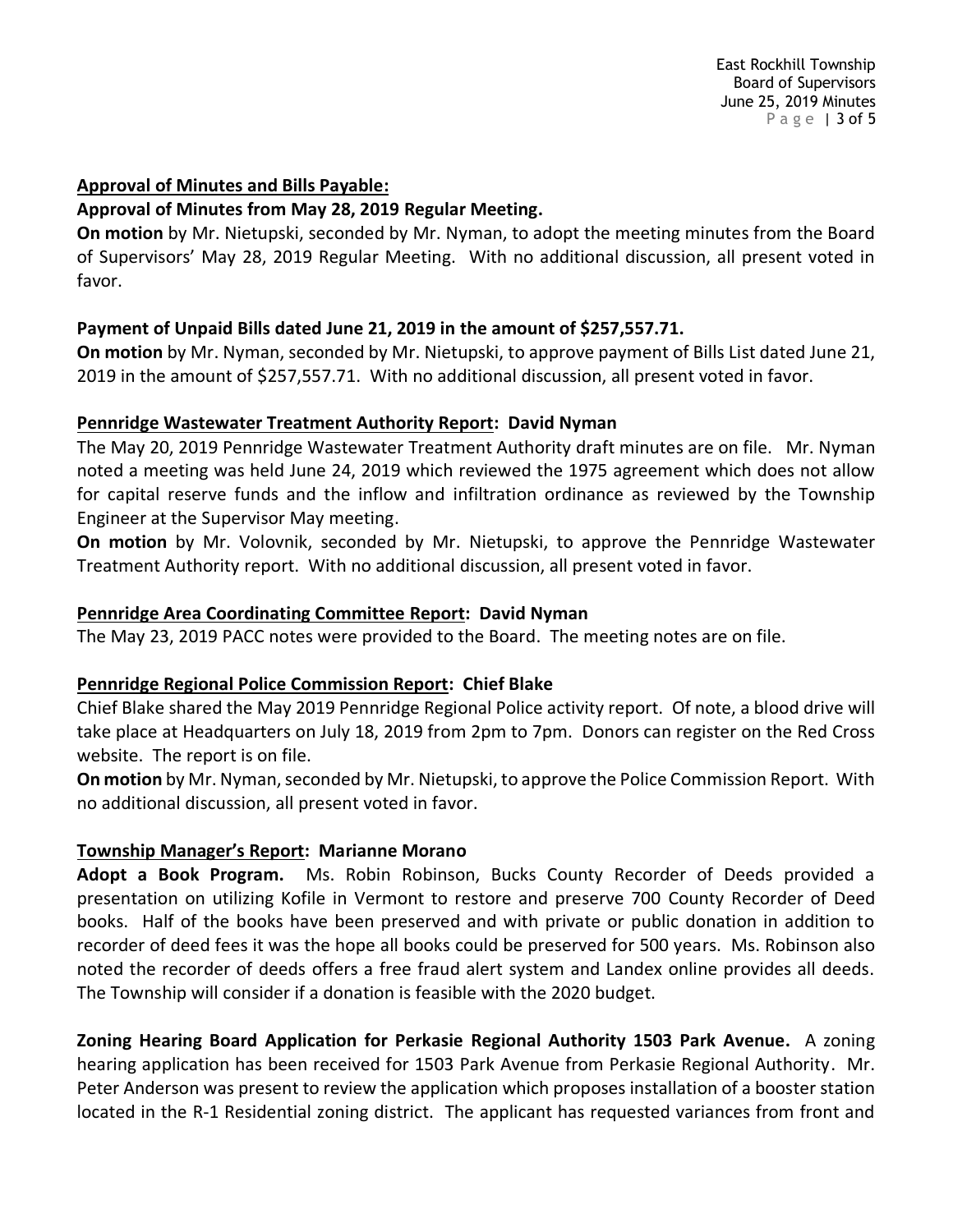rear yard setbacks, 20,000 square foot minimum building envelope; a 40 feet wide Class C buffer and allowing a structure within the buffer yard. It was noted the parcel is a double flag lot. **On motion** by Mr. Nyman, seconded by Mr. Nietupski, to not take a position on the application. With no additional discussion, all present voted in favor.

# **Fuel Bids 2019-2020:**

**On motion** by Mr. Nyman, seconded by Mr. Nietupski, to award the unleaded regular 87 octane bid amount of 0.2093 market value to PAPCO, Inc. with headquarters located in Aston, Pennsylvania and to award the ultra-low sulfur diesel bid amount of 0.2134 market value to East River Energy with headquarters located in Guilford, Connecticut for the 2019 - 2020 fuel bids covering the bid period of August 1, 2019 to July 31, 2020 as presented. With no additional discussion, all present voted in favor.

**Reiss Lot Line Adjustment.** Plans have been signed and are ready for recordation.

**On motion** by Mr. Nietupski, seconded by Mr. Nyman, to approve the Township Manager Report. With no additional discussion, all present voted in favor.

# **Public Works Report: Jeff Scholl**

Mr. Scholl updated the Board on Public Works activities for May 2019. The report is on file.

Mr. Volovnik noted a road inspection by the Board took place on June 20, 2019 as advertised.

**On motion** by Mr. Nyman, seconded by Mr. Nietupski, to approve the Township Public Works Report. With no additional discussion, all present voted in favor.

# **Engineer Report: Steve Baluh, P.E.**

# **Wood's Edge Subdivision Authorization Voucher 7.**

**On motion** by Mr. Nietupski, seconded by Mr. Nyman, to approve Authorization Voucher Number 7 for the Wood's Edge Subdivision in the amount of \$417.24 for construction observation/escrow administration payable to C. Robert Wynn Associates, Inc. With no additional discussion, all present voted in favor.

**On motion** by Mr. Nyman, seconded by Mr. Volovnik, to accept the Township Engineer report. With no additional discussion, all present voted in favor.

## **Solicitor Report: Patrick Armstrong, Esq. Agreement of Sale – Schwenkmill Road.**

**On motion** by Mr. Nietupski, seconded by Mr. Nyman, to adopt **Resolution 2019-05** authorizing the purchase of property identified as tax map parcel number 12-009-161-002 on Schwenkmill Road adjacent to the Municipal Complex totaling 4.034 acres for the purchase price of \$185,000.00. With no additional discussion, all present voted in favor.